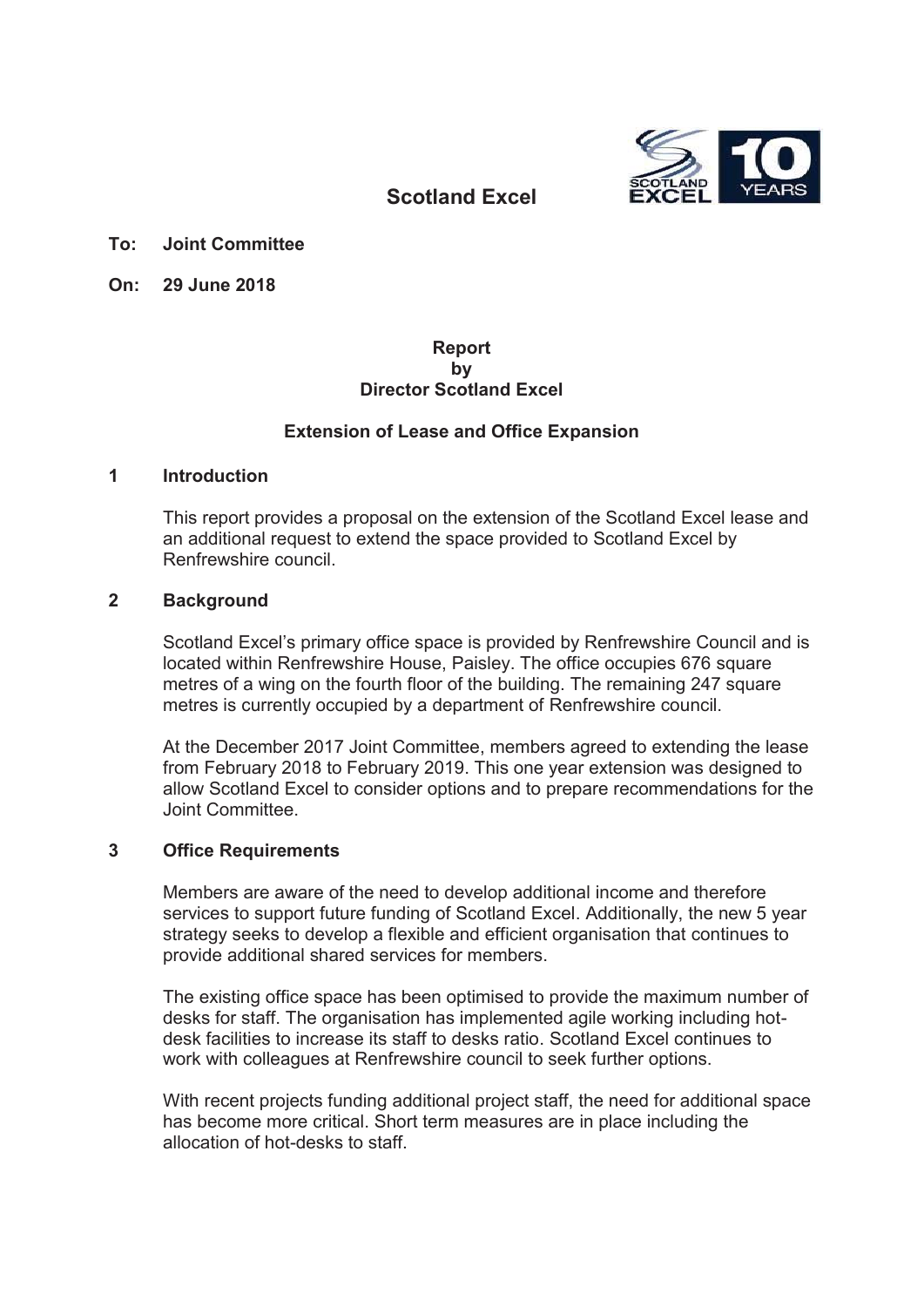In order to ensure that core membership fees are not impacted by additional projects, a costing mechanism has recently been incorporated into each new project resource to ensure sufficient funds are in place to cover desk, IT, and cover office space. This has been designed to support any necessary expansion.

Scotland Excel currently pays Renfrewshire council an annual amount of £70,320 for rental and an additional £88,180 for service charges.

## **4 Office Options**

Scotland Excel has been in discussion with colleagues at Renfrewshire council to explore options and costs for potential expansion to present to members. Recognising the need to continue to seek value for money, a review of alternative options was also sought from a third-party provider. GVA, a leading real estate advisory company with experience in the public sector provided a detailed options appraisal.

## Alternative Accommodation

GVA were commissioned to undertake a number of tasks:

- Review Scotland Excel needs
- $\bullet$  Undertake a confidential review of the market
- Complete a detailed availability schedule
- Analyse existing costs and comparable external costs

Prior to establishing specific specification/technical and financial criteria, the primary focus was to establish the best/optimum location for office occupation for Scotland Excel. GVA undertook a postcode analysis of staff and considered a number of geographical locations across the central belt of Scotland. The organisation provided an analysis of travel data in order to identify the optimum location whereby a suitable market search area could be agreed. The outcome for this exercise identified West of Glasgow and Glasgow city centre as the focused search area.

The GVA market search indicated that a number of properties were available within the search area that represented a range of rents, business rates and service charge costs depending on age and nature of building specification.

The analysis indicated that an opportunity existed to consider relocating to a low cost office option (typically within the out of town market west of Glasgow or in close proximity to the periphery of the city centre). Relocation to mid cost and higher cost options within the city centre would require additional capital investment in the region of £400,000 and £900,000 respectively over the lease period in addition to other incremental costs.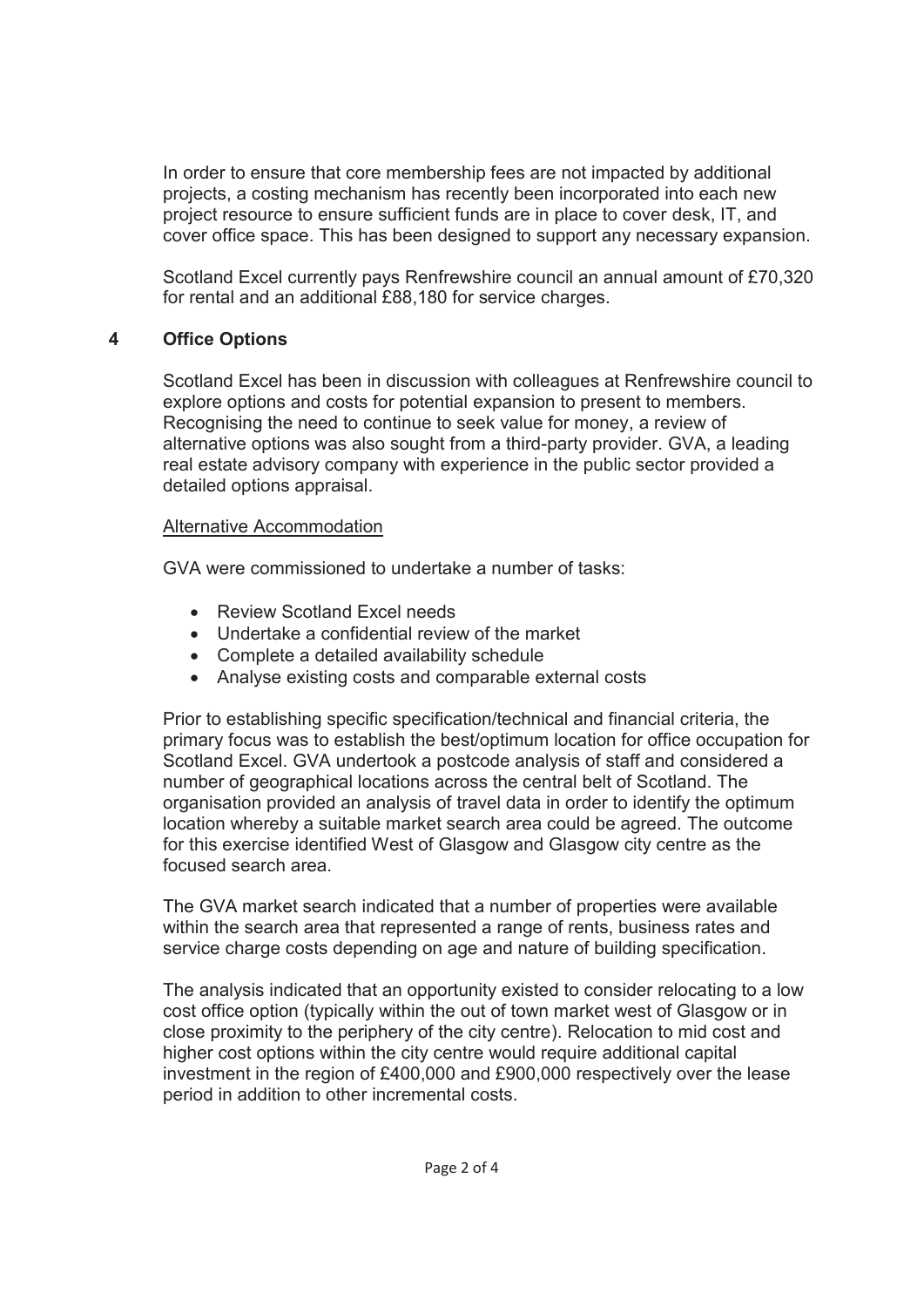A financial analysis was conducted to review the operating financial costs of properties identified. This included rental, service costs and rates. Table 1 provides an overview of a selection of the properties identified.

| <b>Property</b>           | Rent (sqm) | Service (sqm) | Rates (sqm) | <b>Total Per sqm</b> | 676sqm/7276sqft |
|---------------------------|------------|---------------|-------------|----------------------|-----------------|
| <b>Renfrewshire House</b> | £108       | £138          | £0          | £246                 | £166,402        |
| <b>Rutherglen Links</b>   | £172       | £38           | £70         | £280                 | £189,176        |
| <b>The Albus</b>          | £151       | £38           | £70         | £258                 | £174,624        |
| Olympia                   | £135       | £47           | £70         | £252                 | £170,331        |
| <b>Commonwealth House</b> | £108       | £48           | £70         | £226                 | £152,796        |
| Corunna House             | £108       | £41           | £70         | £218                 | £147,703        |
| <b>Skypark</b>            | £135       | £37           | £70         | £241                 | £162,982        |

**Table 1** 

The current costs for Renfrewshire House have been included in Table 1 to provide a direct comparison between the properties selected. The service charge for Renfrewshire Council includes all accommodation costs

such as cleaning, heating, lighting, security, common areas and reception.

Scotland Excel also undertook an assessment of additional costs that would be associated with a move to an alternative accommodation. A number of these costs have been included within the GVA assessment but further costs would be incurred associated with areas such as IT and telephony. These costs have not been fully ascertained, however with the existing IT strategy taking a more agile approach these potential costs continue to be reduced.

Based on the GVA report and its own analysis, Scotland Excel has worked with colleagues within Renfrewshire council to explore options for extending the current one-year lease and expanding its footprint within the building.

### Expansion within Renfrewshire House

The remaining 247 square metres on the same floor as Scotland Excel is currently occupied by a department of Renfrewshire council. Initial exploratory discussions indicated that the council would be open to reviewing the use of the remaining space and transferring to Scotland Excel.

The additional space would allow space for 25-35 members of staff. It would also provide additional meeting room space and an additional kitchen. Scotland Excel currently has its own to a small kitchen area which is now significantly over capacity and becoming an issue. Additionally, a small reception area would be located at the front of the offices.

It is proposed that in order to minimize additional one-off costs, limited work would be undertaken to adapt the new space in the short term. This initial work would involve:

- Removal of non load bearing wall that currently separates the two spaces.
- Minimal "tidy-up" of new space including branding at reception area.